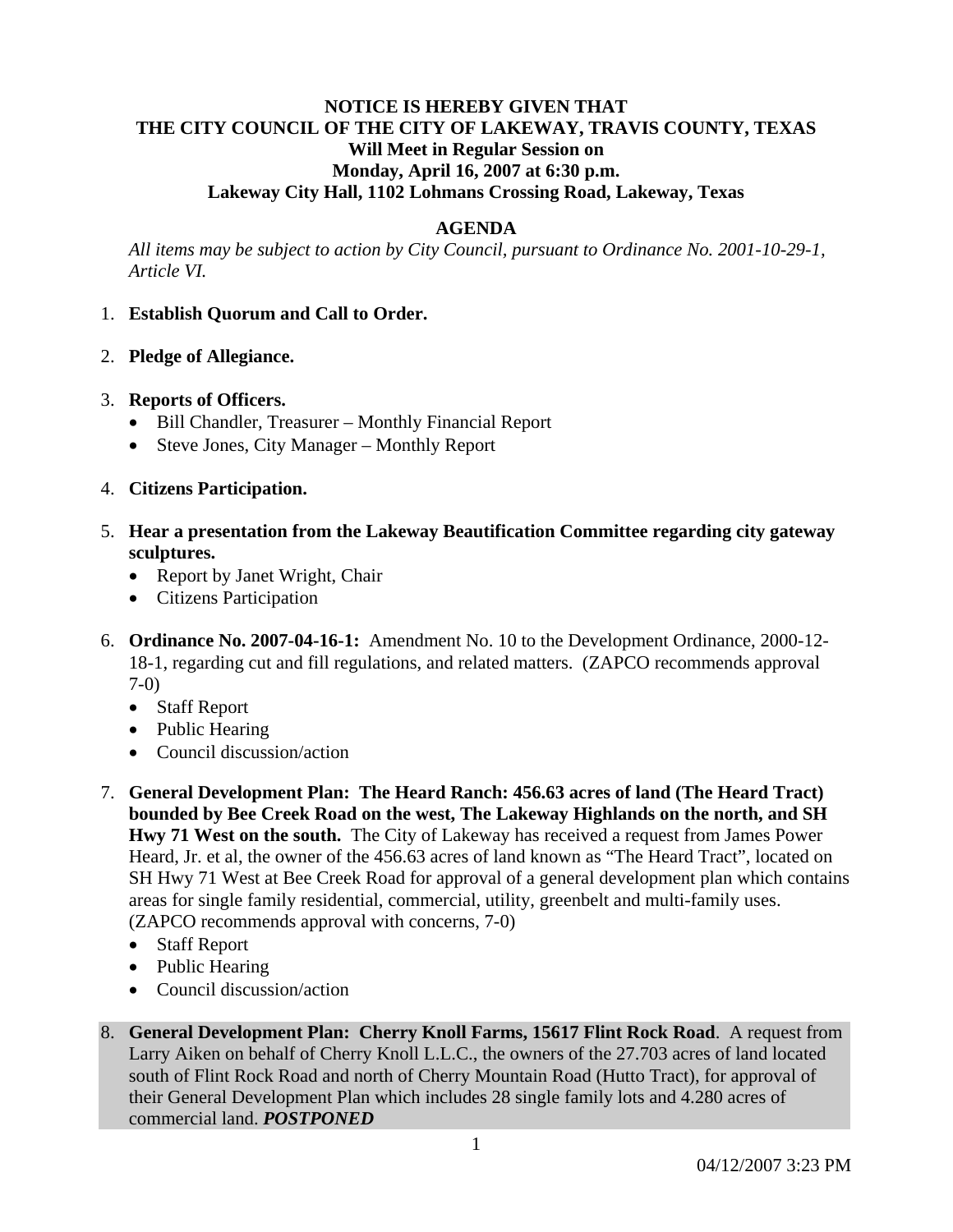- 9. **Ordinance No. 2007-04-16-2: Rezoning of 0.375 Acres from Residential to Utility and 6.182 Acres from Residential to Greenbelt in the Travis Oaks Trails East Subdivision:** A request from Texas Toll V, L.P., the owners of the Travis Oaks Trails East Subdivision (9.649 Acres of land ) at the end of Strader Circle, to rezone Lot 6 (0.375 Acres) from "R-1, Single Family Residential" to "GUI, Governmental, Utility, Institutional" to permit the construction of a water quality pond, and to rezone Lot 9 (0.799 Acres) and Lot 10 (5.383 Acres) from "R-1, Single Family Residential" to "GB, Greenbelt". (ZAPCO recommends approval, 6-0)
	- Staff Report
	- Public Hearing
	- Council discussion/action
- 10. **Ordinance No. 2007-04-16-3: Annexation of Rough Hollow Section 3:** A petition from Rough Hollow Development, Ltd, the owner of the land in Rough Hollow, on Highlands Blvd. and Rough Hollow Drive, to annex 19.294 acres (Rough Hollow Section 3). (ZAPCO recommends approval, 6-0)
	- Staff Report
	- Public Hearing
	- Council discussion/action
- 11. **Ordinance No. 2007-04-16-4: Original Zoning of Rough Hollow Section 3**: A request from Rough Hollow Development, Ltd, the owner of the land in Rough Hollow, on Highlands Blvd. and Rough Hollow Drive, to zone the newly annexed 19.294 acres "R-5, Condominium". (ZAPCO recommends approval 6-0)
	- Staff Report
	- Public Hearing
	- Council discussion/action
- 12. **Final Plat of Rough Hollow Section 3**: A request from Rough Hollow Development, Ltd, the owner of the land in Rough Hollow, on Highlands Blvd. and Rough Hollow Drive, to approve their final plat for one lot for condominiums. (ZAPCO recommends approval 6-0)
	- Staff Report
	- Public Hearing
	- Council discussion/action
- 13. **Proposed Rezoning of the La Piazza Subdivision, 3102 RR 620 South.** The Zoning and Planning Commission is proposing to rezone the 30.5 acre La Piazza Subdivision, located at 3102 RR 620 South, from "R-8, Multi-Family" to "C-1, Office/Retail". *POSTPONED*
- 14. **Ordinance No. 2007-04-16-5: Amendment No. 8 to Ordinance 98-02-16-1**: Amending Section 5.03 of the Code of Ethics, recommended by the Ethics Commission.
	- Staff Report
	- Citizens Participation
	- Council discussion/action